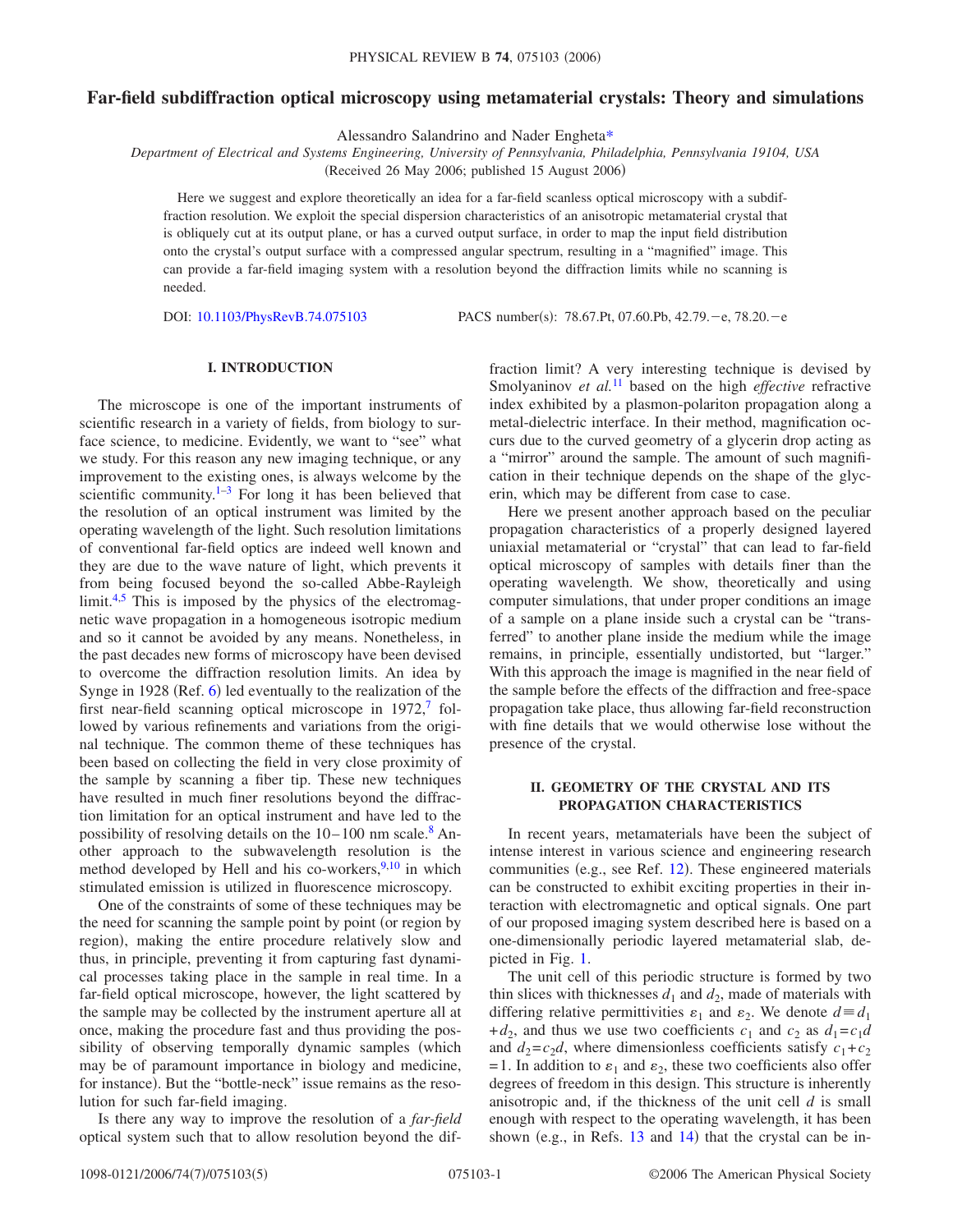<span id="page-1-0"></span>

FIG. 1. (Color online) Structure of the metamaterial crystal. In the inset the various parameters are shown.

<span id="page-1-2"></span>deed considered as an anisotropic metamaterial with a permittivity tensor given by

$$
\overline{\boldsymbol{\varepsilon}} = \varepsilon_0 \begin{pmatrix} \varepsilon_T & 0 & 0 \\ 0 & \varepsilon_T & 0 \\ 0 & 0 & \varepsilon_z \end{pmatrix}
$$
 (1)

with  $\varepsilon_T = (c_1 \varepsilon_1 + c_2 \varepsilon_2) / (c_1 + c_2)$ and  $\epsilon_z = (c_1 + c_2) \varepsilon_1 \varepsilon_2$  $(c_2\varepsilon_1 + c_1\varepsilon_2).$ 

This structure has been studied by several groups for different purposes (see e.g., Refs.  $14-17$  $14-17$ ), where interesting electromagnetic properties have been outlined, and salient features in the case of  $Sign(\varepsilon_z) \neq Sign(\varepsilon_T)$  have been investigated.<sup>14–[17](#page-4-14)</sup> With this condition, the permittivity tensor becomes similar to that of anisotropic plasma and thus provides similar propagation characteristics—a subject that has been extensively investigated in the past (see, for example Refs. [18](#page-4-15) and [19](#page-4-16)). One of the most striking phenomena occurring in wave propagation in such media is the *cones of resonance*, [20](#page-4-17)[,21](#page-4-18) studied extensively by Balmain *et al.*[21](#page-4-18) This can be derived from the dispersion relation  $(k_T^2/\varepsilon_z)$  $+(k_z^2/\varepsilon_T) = k_0^2$  for a plane wave with wave vector  $\mathbf{k} = \mathbf{k}_T + k_z \hat{\mathbf{z}}$ in such a media.<sup>[13](#page-4-12)</sup>

In the *k* space, this equation represents either an ellipse or a hyperbola depending on the signs of the permittivity tensor elements. When  $sign(\varepsilon_z) \neq sign(\varepsilon_T)$ , the dispersion relation represents a hyperbola with the asymptotes given by  $k_z$  $= \pm \sqrt{|\varepsilon_T/\varepsilon_z|} k_T$ .<sup>[14](#page-4-13)[–17](#page-4-14)</sup> Owing to the hyperbolic shape of the equifrequency curves, the high spatial frequency components of any field propagate closer and closer to the direction given by the asymptotes of this hyperbola in a raylike fashion. This is consistent with what has been shown for the anisotropic plasma studied by Balmain *et al.*, [21](#page-4-18) where they considered two-dimensional arrays of lumped inductors and capacitors in the microwave frequencies. $21$  (In the optical regime, if these lumped inductors and capacitors are replaced with the nanoinductors and nanocapacitors using plasmonic and nonplasmonic nanoparticles described in, Ref. [22](#page-4-19) in the limit of these nanoparticles being packed, one would obtain the metamaterial layered structures shown in Fig. [1.](#page-1-0)) If the parameters  $c_1$ ,  $c_2$ ,  $\varepsilon_1$ , and  $\varepsilon_2$  are chosen such that  $\varepsilon_T \rightarrow 0$ , the "cone of resonance" collapses into a single ray, almost undistorted.<sup>15[–17](#page-4-14)</sup> In other words the field distribution in an

<span id="page-1-1"></span>

FIG. 2. (Color online) Sketch of the "nonmagnifying" setup.

arbitrary plane is transferred, point by point, by those parallel rays to any other arbitrary plane, in general, almost undistorted under the proper conditions on the permittivity tensor elements. This feature is in agreement with the general description and condition studied in Refs.  $14-17$  $14-17$ . It is this  $\varepsilon_T$  $\rightarrow$  0 condition that will be exploited in our proposed far-field imaging system, as described in the next section.

#### **III. THEORY OF FAR-FIELD SUBDIFFRACTION OPTICAL MICROSCOPY (FSOM)**

First, let us consider the above-mentioned metamaterial crystal with a finite number of layers, where the outer face of the first bottom layer is the input (i.e., object) plane of our imaging system while the external face of the last layer is the output plane, which may be viewed by a conventional farfield optical microscope, i.e., the microscope would be to focus on this output plane. If we have a certain field distribution on the input plane, under the condition  $\varepsilon_T \to 0$  and no material loss, an exact copy of the input distribution will be transferred to the output plane through the set of rays parallel to the axis of stratification, as studied in Refs. [15](#page-4-20)[–17.](#page-4-14) Although these "nondiffracting" rays are interesting by themselves, this setup, as shown in Fig. [2,](#page-1-1) with the input and the output planes in parallel does not help us to achieve our goal of far-field microscopy of the input distribution with subdiffraction resolution. This is because this has just created an exact replica of the original field of the input plane on the parallel output plane. In this case, assuming the relative permittivity of the outside medium to be  $\varepsilon_r$ , for the field distribution on the output plane, the components of the angular spectrum lying outside of the range  $[-k_0\sqrt{\epsilon_r}, k_0\sqrt{\epsilon_r}]$  do not reach the far zone imager and/or detector, and therefore a conventional diffraction-limited image will be formed in the far zone. This implies that with this setup two radiating points (e.g., sources) on the input plane, separated by a distance shorter than  $\lambda_0/2\sqrt{\epsilon_r}$ , will not be resolved in the far zone.

Is there any way to make those two sources *appear to be* farther apart on the output plane so that a far-field microscope can resolve them? To answer this question let us consider again another similar metamaterial crystal with an input and an output plane, but this time let us assume that the output plane is made with an oblique cut not parallel to the input face, as shown in Fig. [3.](#page-2-0)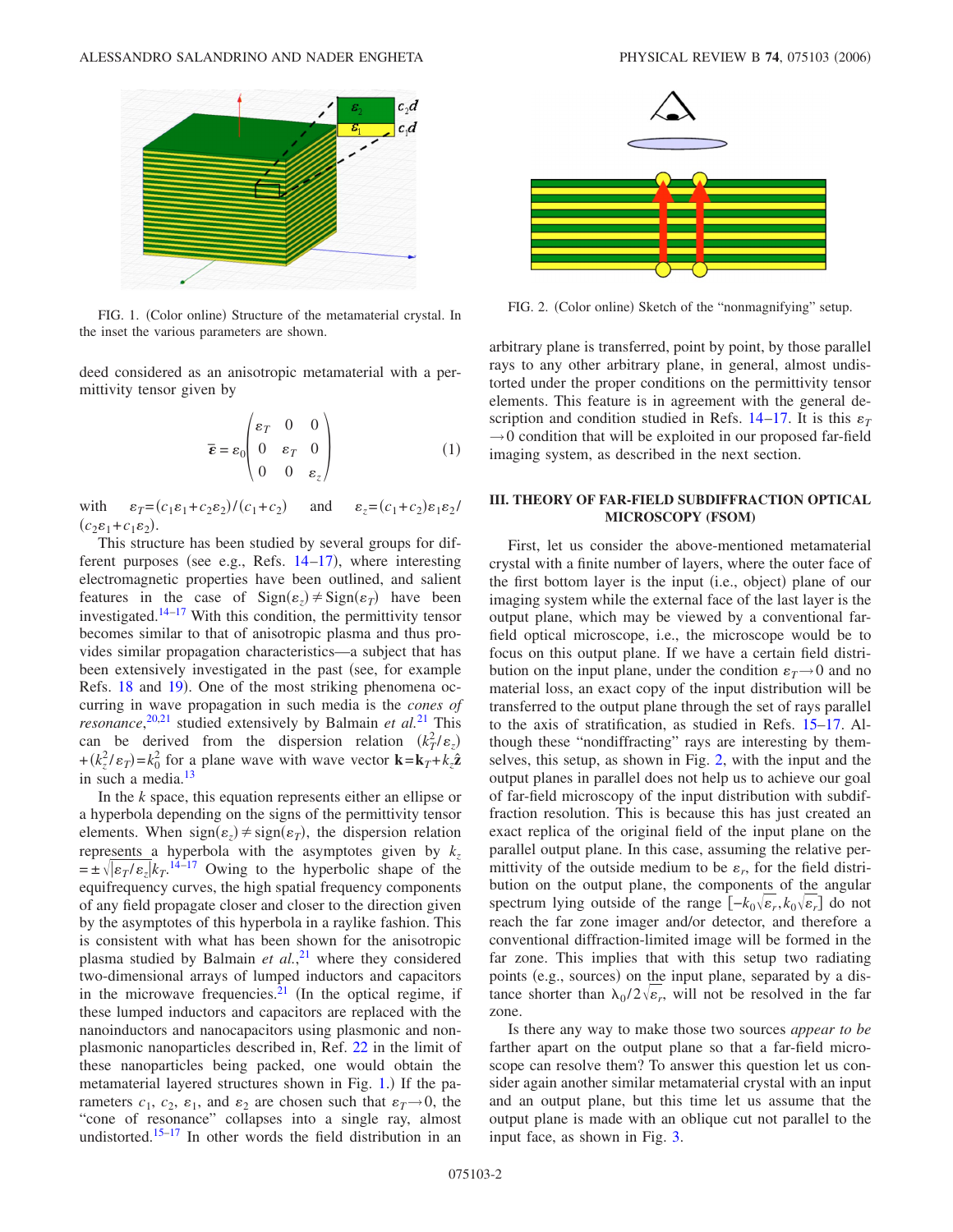<span id="page-2-0"></span>

FIG. 3. (Color online) Sketch of the idea of the "magnifying setup" with an oblique cut.

For this case, if the distance between two sources on the input plane is  $d'$ , under the previous condition  $\varepsilon_T \rightarrow 0$  and lossless crystal, their images will be transferred to the oblique output plane by means of two parallel rays, and the image separation will appear to be  $d=d'/\cos(\theta_0)$  on that plane. Since  $cos(\theta_0) < 1$ , the "secondary sources" generated on the output plane can be far enough apart to be resolved by a conventional far-field optical microscope focused on the output plane. Here below we show this feature analytically, and provide design criteria for the system and discuss the limitations imposed by the use of realistic lossy materials.

Our analysis shows how a properly designed and obliquely cut metamaterial crystal can modify the angular spectrum of an input field distribution in order to allow a conventional far-field microscope to image the input spatial details with a resolution higher than  $\lambda_0/2\sqrt{\epsilon_r}$ . For this, let us assume that an *x*-polarized TEM wave is incident normally on the input face of the crystal. The presence of an object on the input face of the crystal will result in a certain field distribution that we would like to image by this system. Using the notation sketched in Fig. [3,](#page-2-0) we can consider a magnetic field distribution  $h<sub>y</sub>(x')$  at the input plane whose angular spectrum is given by  $\tilde{h}_y(k'_x)$ . Similarly we denote the field distribution and the angular spectrum at the output face as  $H_y(x)$  and  $\tilde{H}_y(k_x)$ , respectively. The field distribution at the output face can be written in terms of the angular spectrum on the input face using the following expression:

<span id="page-2-1"></span>
$$
H_{y}(x,0) = \int_{-\infty}^{\infty} T(k'_{x}) \widetilde{h}_{y}(k'_{x}) e^{ik'_{x}x \cos(\theta_{0})} e^{i\sqrt{k_{0}^{2}\epsilon_{T} - k'_{x}^{2}\epsilon_{T}/\epsilon_{z}x \sin(\theta_{0})} dk'_{x},
$$
\n(2)

where  $T(k'_x)$  represents the transmission coefficient at the output face.

Under the condition  $\varepsilon_T = 0$ , our analysis has shown that the transmission coefficient is unity and the second exponential term in Eq.  $(2)$  $(2)$  $(2)$  also becomes unity. The angular spectrum at the output face can then be easily shown to be

$$
\widetilde{H}_y(k_x) = \int_{-\infty}^{\infty} \widetilde{h}_y(k_x') \, \delta[k_x - k_x' \cos(\theta_0)] dk_x'
$$
\n
$$
= \frac{1}{\cos(\theta_0)} \widetilde{h}_y \left[ \frac{k_x}{\cos(\theta_0)} \right].
$$
\n(3)

This demonstrates that this crystal, under the condition  $\varepsilon_T$ = 0 and lossless materials, transfers the field from the input plane to the oblique output plane, in principle, without any distortion, compressing the angular spectrum by a factor of  $cos(\theta_0)$  or, in other words, enlarging the image by a factor of  $cos(\theta_0)^{-1}$  along one of the x axis. Magnification along the y axis can be achieved by having the output plane of one crystal as the input plane of a second crystal with a different output cut.

Ideally, in order to meet the condition  $\varepsilon_T = 0$ , one would like to utilize lossless materials with relative permittivities related by

$$
\varepsilon_2 = -\left(c_1/c_2\right)\varepsilon_1. \tag{4}
$$

<span id="page-2-2"></span>In other words one of the materials has to have a permittivity with a negative real part, which can be found, for instance, in many noble metals (e.g., Ag and Au) as plasmonic media below their plasma frequency. $23$  However, due to material losses, the ideal condition  $\varepsilon_T = 0$  can only be approximately met. This in turn leads to a broadening and attenuation of the rays propagating from the input to the output planes in the crystal. While satisfying the condition ([4](#page-2-2)), this effect can in part be reduced by decreasing the thickness of the layers made of the material with higher losses. As can be intuitively predicted, the rays that travel a longer distance are more attenuated, but this effect can, in principle, be compensated through a nonuniform illumination of the input plane. Here in Fig. [4,](#page-3-0) we present two-dimensional (2D) finite-elementmethod (FEM) simulations (using the software package COMSOL Multiphysics™), comparing the ideal lossless structure (as an effective medium) with a "realistic" structure (with some loss included) (as an effective medium), where the plasmonic material is considered to be silver illuminated at 633 nm  $(\varepsilon = -18 + i0.5)$  and the dielectric is glass ( $\varepsilon$ = 2.2). In these 2D simulations, we used the anisotropic crystal with the effective permittivity tensor given in Eq.  $(1)$  $(1)$  $(1)$  with  $\varepsilon_1 = -18 + i0.5$ ,  $\varepsilon_2 = 2.2$ ,  $c_1 = 0.11$ , and  $c_2 = 0.89$  and in the lossy case the two sources are illuminated unequally, with an amplitude ratio of 1:2.1, in order to compensate for the attenuation the longer ray suffers. The broadening of the rays in the lossy case is due to the opening of the cone of resonance when the condition  $(4)$  $(4)$  $(4)$  is not exactly fulfilled. In such cases, the system may be made more robust by making  $\varepsilon_z$ large with choosing materials with oppositely signed, but nearly equal magnitude, permittivities. Alternatively, to reduce the effect of loss in negative-epsilon layers and thus keeping the rays sharper, one may consider some optical gain in the positive-epsilon layers, as suggested in Ref. [25.](#page-4-22) Even with the broadening of the rays, the magnification at the output face is still present. The intensity distribution on the output face can then be detected in far field through a conventional optical microscope with a focal plane at the output face. Subdiffraction resolution is therefore achieved by gen-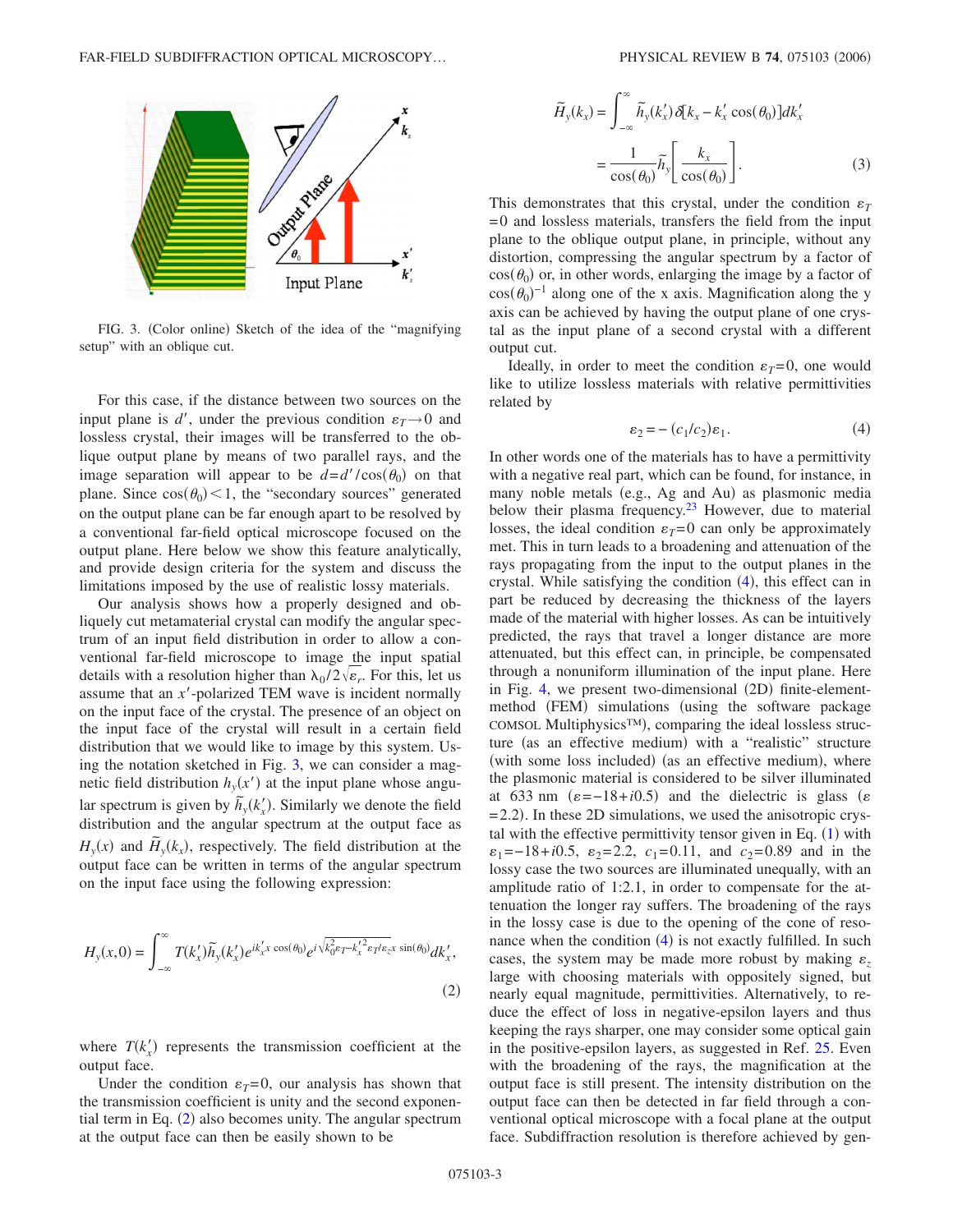<span id="page-3-0"></span>

FIG. 4. (Color online) Finite-element-method simulations of a 2D lossless (left panel) and a lossy (right panel) anisotropic crystal with an oblique cut are shown. The distribution of the magnitude of the complex magnetic field of a 2D transverse magnetic (TM) excitation is shown here. The parameters of the anisotropic medium are given in the text. The simulated two "sources" at the input plane, and their images at the output plane, which are more separated, are clearly seen. The effects of the material loss in broadening and in attenuation of the rays are evident in the right panel, where the ratio of the source amplitudes is 1:2.1.

erating a preenlarged image of the input distribution on the output face of the crystal, followed by a far-field imaging system. The problem of the different attenuation experienced by beams traveling different distances may also be avoided by using a curved geometry such as spherical geometries (or 2D cylindrical geometries as shown in Figs. [5](#page-3-1) and [6](#page-3-2)) of thin layers of materials with  $\varepsilon_1$  and  $\varepsilon_2$ , which has also the advan-

<span id="page-3-1"></span>

FIG. 5. (Color online) Finite-element-method simulation of 2D cylindrical geometry, with two sources with subwavelength separation. The distribution of the magnitude of the complex magnetic field of a 2D transverse magnetic (TM) excitation is shown. Here, to show the principle of operation of the curved structure, we have an ideal lossless configuration where the permittivities of the layers are 2 and −2. With a proper design of these layers, the "spots" at the output surface can be separated with a distance larger than a necessary resolution of a conventional optical microscope. Thus, the entire system can act as a scanless optical microscope with beyonddiffraction-limit resolution.

<span id="page-3-2"></span>

FIG. 6. (Color online) Finite-element-method simulation of a 2D cylindrical layered structure with some realistic materials for these layers. The distribution of the magnitude of the complex magnetic field of a 2D transverse magnetic (TM) excitation is shown in the top panel. The operating wavelength is assumed to be 410 nm. The inner radius is  $\lambda/4$  and the radius of the output face is  $5\lambda/4$ . The thickness of the layers is  $\lambda/32$ . The materials used for layers are silver (dielectric constant  $-5.08 + i0.226$  at 410 nm) and diamond (dielectric constant 5.08). The middle panel shows the normalized input power as a function of the angle at the input face. The bottom panel shows the output power as a function of the angle at the output face. The structure shows a magnification of a factor 5, therefore allowing us to resolve in far zone details down to  $\lambda/10$ .

tage of providing local magnification. In the case of cylindrical (spherical) geometries the angular distribution of field along  $\varphi$  (and  $\theta$ ) is preserved, so that the magnification occurs as the radius of curvature increases from the input face to the output face: the image turns out to be enlarged by a factor  $r_{out}/r_{in}$ , where  $r_{out}$  and  $r_{in}$  are the radii of the output and of